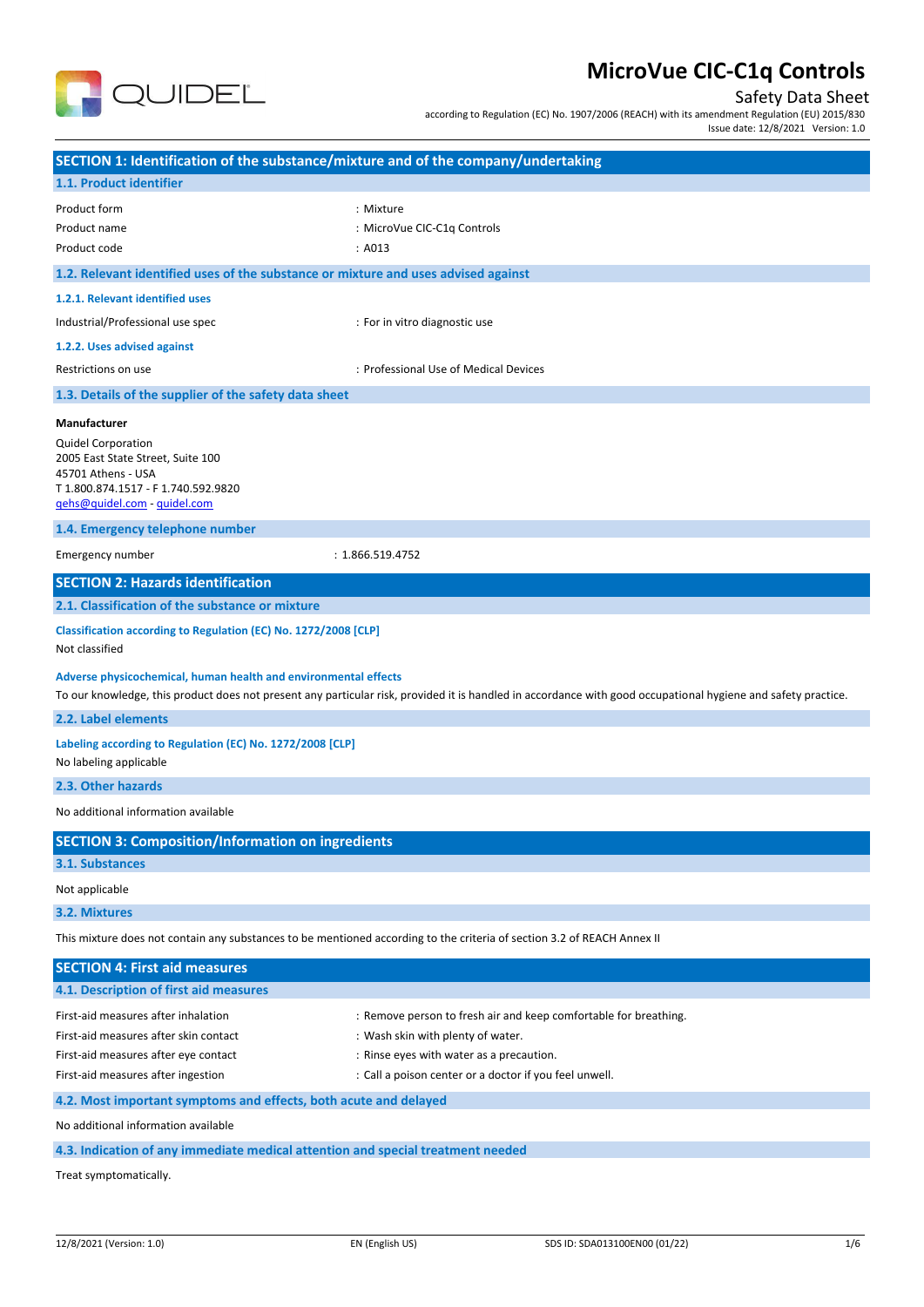

## Safety Data Sheet

according to Regulation (EC) No. 1907/2006 (REACH) with its amendment Regulation (EU) 2015/830

Issue date: 12/8/2021 Version: 1.0

| 5.1. Extinguishing media<br>Suitable extinguishing media<br>: Water spray. Dry powder. Foam. Carbon dioxide.<br>5.2. Special hazards arising from the substance or mixture<br>Hazardous decomposition products in case of fire<br>: Toxic fumes may be released.<br>5.3. Advice for firefighters<br>Protection during firefighting<br>: Do not attempt to take action without suitable protective equipment. Self-contained breathing<br>apparatus. Complete protective clothing.<br><b>SECTION 6: Accidental release measures</b><br>6.1. Personal precautions, protective equipment and emergency procedures<br>6.1.1. For non-emergency personnel<br><b>Emergency procedures</b><br>: Ventilate spillage area.<br>6.1.2. For emergency responders<br>Protective equipment<br>: Do not attempt to take action without suitable protective equipment. For further information refer<br>to section 8: "Exposure controls/personal protection".<br><b>6.2. Environmental precautions</b><br>Avoid release to the environment.<br>6.3. Methods and material for containment and cleaning up<br>Methods for cleaning up<br>: Take up liquid spill into absorbent material.<br>Other information<br>: Dispose of materials or solid residues at an authorized site.<br><b>6.4. Reference to other sections</b><br>For further information refer to section 13.<br><b>SECTION 7: Handling and storage</b><br>7.1. Precautions for safe handling<br>Precautions for safe handling<br>: Ensure good ventilation of the work station. Wear personal protective equipment.<br>: Do not eat, drink or smoke when using this product. Always wash hands after handling the product.<br>Hygiene measures<br>7.2. Conditions for safe storage, including any incompatibilities<br>Storage conditions<br>: Store in a well-ventilated place. Keep cool.<br>7.3. Specific end use(s)<br>No additional information available<br><b>SECTION 8: Exposure controls/personal protection</b><br>8.1. Control parameters<br>No additional information available<br>8.2. Exposure controls<br>Appropriate engineering controls:<br>Ensure good ventilation of the work station.<br><b>Materials for protective clothing:</b><br>Lab coat<br><b>Hand Protection</b><br>Protective gloves<br>Eye protection:<br>Safety glasses |                                         | $1$ ssue date. $12/8/2021$ version. $1.0$ |
|-------------------------------------------------------------------------------------------------------------------------------------------------------------------------------------------------------------------------------------------------------------------------------------------------------------------------------------------------------------------------------------------------------------------------------------------------------------------------------------------------------------------------------------------------------------------------------------------------------------------------------------------------------------------------------------------------------------------------------------------------------------------------------------------------------------------------------------------------------------------------------------------------------------------------------------------------------------------------------------------------------------------------------------------------------------------------------------------------------------------------------------------------------------------------------------------------------------------------------------------------------------------------------------------------------------------------------------------------------------------------------------------------------------------------------------------------------------------------------------------------------------------------------------------------------------------------------------------------------------------------------------------------------------------------------------------------------------------------------------------------------------------------------------------------------------------------------------------------------------------------------------------------------------------------------------------------------------------------------------------------------------------------------------------------------------------------------------------------------------------------------------------------------------------------------------------------------------------------------------------------------------------------------------------------------|-----------------------------------------|-------------------------------------------|
|                                                                                                                                                                                                                                                                                                                                                                                                                                                                                                                                                                                                                                                                                                                                                                                                                                                                                                                                                                                                                                                                                                                                                                                                                                                                                                                                                                                                                                                                                                                                                                                                                                                                                                                                                                                                                                                                                                                                                                                                                                                                                                                                                                                                                                                                                                       | <b>SECTION 5: Firefighting measures</b> |                                           |
|                                                                                                                                                                                                                                                                                                                                                                                                                                                                                                                                                                                                                                                                                                                                                                                                                                                                                                                                                                                                                                                                                                                                                                                                                                                                                                                                                                                                                                                                                                                                                                                                                                                                                                                                                                                                                                                                                                                                                                                                                                                                                                                                                                                                                                                                                                       |                                         |                                           |
|                                                                                                                                                                                                                                                                                                                                                                                                                                                                                                                                                                                                                                                                                                                                                                                                                                                                                                                                                                                                                                                                                                                                                                                                                                                                                                                                                                                                                                                                                                                                                                                                                                                                                                                                                                                                                                                                                                                                                                                                                                                                                                                                                                                                                                                                                                       |                                         |                                           |
|                                                                                                                                                                                                                                                                                                                                                                                                                                                                                                                                                                                                                                                                                                                                                                                                                                                                                                                                                                                                                                                                                                                                                                                                                                                                                                                                                                                                                                                                                                                                                                                                                                                                                                                                                                                                                                                                                                                                                                                                                                                                                                                                                                                                                                                                                                       |                                         |                                           |
|                                                                                                                                                                                                                                                                                                                                                                                                                                                                                                                                                                                                                                                                                                                                                                                                                                                                                                                                                                                                                                                                                                                                                                                                                                                                                                                                                                                                                                                                                                                                                                                                                                                                                                                                                                                                                                                                                                                                                                                                                                                                                                                                                                                                                                                                                                       |                                         |                                           |
|                                                                                                                                                                                                                                                                                                                                                                                                                                                                                                                                                                                                                                                                                                                                                                                                                                                                                                                                                                                                                                                                                                                                                                                                                                                                                                                                                                                                                                                                                                                                                                                                                                                                                                                                                                                                                                                                                                                                                                                                                                                                                                                                                                                                                                                                                                       |                                         |                                           |
|                                                                                                                                                                                                                                                                                                                                                                                                                                                                                                                                                                                                                                                                                                                                                                                                                                                                                                                                                                                                                                                                                                                                                                                                                                                                                                                                                                                                                                                                                                                                                                                                                                                                                                                                                                                                                                                                                                                                                                                                                                                                                                                                                                                                                                                                                                       |                                         |                                           |
|                                                                                                                                                                                                                                                                                                                                                                                                                                                                                                                                                                                                                                                                                                                                                                                                                                                                                                                                                                                                                                                                                                                                                                                                                                                                                                                                                                                                                                                                                                                                                                                                                                                                                                                                                                                                                                                                                                                                                                                                                                                                                                                                                                                                                                                                                                       |                                         |                                           |
|                                                                                                                                                                                                                                                                                                                                                                                                                                                                                                                                                                                                                                                                                                                                                                                                                                                                                                                                                                                                                                                                                                                                                                                                                                                                                                                                                                                                                                                                                                                                                                                                                                                                                                                                                                                                                                                                                                                                                                                                                                                                                                                                                                                                                                                                                                       |                                         |                                           |
|                                                                                                                                                                                                                                                                                                                                                                                                                                                                                                                                                                                                                                                                                                                                                                                                                                                                                                                                                                                                                                                                                                                                                                                                                                                                                                                                                                                                                                                                                                                                                                                                                                                                                                                                                                                                                                                                                                                                                                                                                                                                                                                                                                                                                                                                                                       |                                         |                                           |
|                                                                                                                                                                                                                                                                                                                                                                                                                                                                                                                                                                                                                                                                                                                                                                                                                                                                                                                                                                                                                                                                                                                                                                                                                                                                                                                                                                                                                                                                                                                                                                                                                                                                                                                                                                                                                                                                                                                                                                                                                                                                                                                                                                                                                                                                                                       |                                         |                                           |
|                                                                                                                                                                                                                                                                                                                                                                                                                                                                                                                                                                                                                                                                                                                                                                                                                                                                                                                                                                                                                                                                                                                                                                                                                                                                                                                                                                                                                                                                                                                                                                                                                                                                                                                                                                                                                                                                                                                                                                                                                                                                                                                                                                                                                                                                                                       |                                         |                                           |
|                                                                                                                                                                                                                                                                                                                                                                                                                                                                                                                                                                                                                                                                                                                                                                                                                                                                                                                                                                                                                                                                                                                                                                                                                                                                                                                                                                                                                                                                                                                                                                                                                                                                                                                                                                                                                                                                                                                                                                                                                                                                                                                                                                                                                                                                                                       |                                         |                                           |
|                                                                                                                                                                                                                                                                                                                                                                                                                                                                                                                                                                                                                                                                                                                                                                                                                                                                                                                                                                                                                                                                                                                                                                                                                                                                                                                                                                                                                                                                                                                                                                                                                                                                                                                                                                                                                                                                                                                                                                                                                                                                                                                                                                                                                                                                                                       |                                         |                                           |
|                                                                                                                                                                                                                                                                                                                                                                                                                                                                                                                                                                                                                                                                                                                                                                                                                                                                                                                                                                                                                                                                                                                                                                                                                                                                                                                                                                                                                                                                                                                                                                                                                                                                                                                                                                                                                                                                                                                                                                                                                                                                                                                                                                                                                                                                                                       |                                         |                                           |
|                                                                                                                                                                                                                                                                                                                                                                                                                                                                                                                                                                                                                                                                                                                                                                                                                                                                                                                                                                                                                                                                                                                                                                                                                                                                                                                                                                                                                                                                                                                                                                                                                                                                                                                                                                                                                                                                                                                                                                                                                                                                                                                                                                                                                                                                                                       |                                         |                                           |
|                                                                                                                                                                                                                                                                                                                                                                                                                                                                                                                                                                                                                                                                                                                                                                                                                                                                                                                                                                                                                                                                                                                                                                                                                                                                                                                                                                                                                                                                                                                                                                                                                                                                                                                                                                                                                                                                                                                                                                                                                                                                                                                                                                                                                                                                                                       |                                         |                                           |
|                                                                                                                                                                                                                                                                                                                                                                                                                                                                                                                                                                                                                                                                                                                                                                                                                                                                                                                                                                                                                                                                                                                                                                                                                                                                                                                                                                                                                                                                                                                                                                                                                                                                                                                                                                                                                                                                                                                                                                                                                                                                                                                                                                                                                                                                                                       |                                         |                                           |
|                                                                                                                                                                                                                                                                                                                                                                                                                                                                                                                                                                                                                                                                                                                                                                                                                                                                                                                                                                                                                                                                                                                                                                                                                                                                                                                                                                                                                                                                                                                                                                                                                                                                                                                                                                                                                                                                                                                                                                                                                                                                                                                                                                                                                                                                                                       |                                         |                                           |
|                                                                                                                                                                                                                                                                                                                                                                                                                                                                                                                                                                                                                                                                                                                                                                                                                                                                                                                                                                                                                                                                                                                                                                                                                                                                                                                                                                                                                                                                                                                                                                                                                                                                                                                                                                                                                                                                                                                                                                                                                                                                                                                                                                                                                                                                                                       |                                         |                                           |
|                                                                                                                                                                                                                                                                                                                                                                                                                                                                                                                                                                                                                                                                                                                                                                                                                                                                                                                                                                                                                                                                                                                                                                                                                                                                                                                                                                                                                                                                                                                                                                                                                                                                                                                                                                                                                                                                                                                                                                                                                                                                                                                                                                                                                                                                                                       |                                         |                                           |
|                                                                                                                                                                                                                                                                                                                                                                                                                                                                                                                                                                                                                                                                                                                                                                                                                                                                                                                                                                                                                                                                                                                                                                                                                                                                                                                                                                                                                                                                                                                                                                                                                                                                                                                                                                                                                                                                                                                                                                                                                                                                                                                                                                                                                                                                                                       |                                         |                                           |
|                                                                                                                                                                                                                                                                                                                                                                                                                                                                                                                                                                                                                                                                                                                                                                                                                                                                                                                                                                                                                                                                                                                                                                                                                                                                                                                                                                                                                                                                                                                                                                                                                                                                                                                                                                                                                                                                                                                                                                                                                                                                                                                                                                                                                                                                                                       |                                         |                                           |
|                                                                                                                                                                                                                                                                                                                                                                                                                                                                                                                                                                                                                                                                                                                                                                                                                                                                                                                                                                                                                                                                                                                                                                                                                                                                                                                                                                                                                                                                                                                                                                                                                                                                                                                                                                                                                                                                                                                                                                                                                                                                                                                                                                                                                                                                                                       |                                         |                                           |
|                                                                                                                                                                                                                                                                                                                                                                                                                                                                                                                                                                                                                                                                                                                                                                                                                                                                                                                                                                                                                                                                                                                                                                                                                                                                                                                                                                                                                                                                                                                                                                                                                                                                                                                                                                                                                                                                                                                                                                                                                                                                                                                                                                                                                                                                                                       |                                         |                                           |
|                                                                                                                                                                                                                                                                                                                                                                                                                                                                                                                                                                                                                                                                                                                                                                                                                                                                                                                                                                                                                                                                                                                                                                                                                                                                                                                                                                                                                                                                                                                                                                                                                                                                                                                                                                                                                                                                                                                                                                                                                                                                                                                                                                                                                                                                                                       |                                         |                                           |
|                                                                                                                                                                                                                                                                                                                                                                                                                                                                                                                                                                                                                                                                                                                                                                                                                                                                                                                                                                                                                                                                                                                                                                                                                                                                                                                                                                                                                                                                                                                                                                                                                                                                                                                                                                                                                                                                                                                                                                                                                                                                                                                                                                                                                                                                                                       |                                         |                                           |
|                                                                                                                                                                                                                                                                                                                                                                                                                                                                                                                                                                                                                                                                                                                                                                                                                                                                                                                                                                                                                                                                                                                                                                                                                                                                                                                                                                                                                                                                                                                                                                                                                                                                                                                                                                                                                                                                                                                                                                                                                                                                                                                                                                                                                                                                                                       |                                         |                                           |
|                                                                                                                                                                                                                                                                                                                                                                                                                                                                                                                                                                                                                                                                                                                                                                                                                                                                                                                                                                                                                                                                                                                                                                                                                                                                                                                                                                                                                                                                                                                                                                                                                                                                                                                                                                                                                                                                                                                                                                                                                                                                                                                                                                                                                                                                                                       |                                         |                                           |
|                                                                                                                                                                                                                                                                                                                                                                                                                                                                                                                                                                                                                                                                                                                                                                                                                                                                                                                                                                                                                                                                                                                                                                                                                                                                                                                                                                                                                                                                                                                                                                                                                                                                                                                                                                                                                                                                                                                                                                                                                                                                                                                                                                                                                                                                                                       |                                         |                                           |
|                                                                                                                                                                                                                                                                                                                                                                                                                                                                                                                                                                                                                                                                                                                                                                                                                                                                                                                                                                                                                                                                                                                                                                                                                                                                                                                                                                                                                                                                                                                                                                                                                                                                                                                                                                                                                                                                                                                                                                                                                                                                                                                                                                                                                                                                                                       |                                         |                                           |
|                                                                                                                                                                                                                                                                                                                                                                                                                                                                                                                                                                                                                                                                                                                                                                                                                                                                                                                                                                                                                                                                                                                                                                                                                                                                                                                                                                                                                                                                                                                                                                                                                                                                                                                                                                                                                                                                                                                                                                                                                                                                                                                                                                                                                                                                                                       |                                         |                                           |
|                                                                                                                                                                                                                                                                                                                                                                                                                                                                                                                                                                                                                                                                                                                                                                                                                                                                                                                                                                                                                                                                                                                                                                                                                                                                                                                                                                                                                                                                                                                                                                                                                                                                                                                                                                                                                                                                                                                                                                                                                                                                                                                                                                                                                                                                                                       |                                         |                                           |
|                                                                                                                                                                                                                                                                                                                                                                                                                                                                                                                                                                                                                                                                                                                                                                                                                                                                                                                                                                                                                                                                                                                                                                                                                                                                                                                                                                                                                                                                                                                                                                                                                                                                                                                                                                                                                                                                                                                                                                                                                                                                                                                                                                                                                                                                                                       |                                         |                                           |
|                                                                                                                                                                                                                                                                                                                                                                                                                                                                                                                                                                                                                                                                                                                                                                                                                                                                                                                                                                                                                                                                                                                                                                                                                                                                                                                                                                                                                                                                                                                                                                                                                                                                                                                                                                                                                                                                                                                                                                                                                                                                                                                                                                                                                                                                                                       |                                         |                                           |
|                                                                                                                                                                                                                                                                                                                                                                                                                                                                                                                                                                                                                                                                                                                                                                                                                                                                                                                                                                                                                                                                                                                                                                                                                                                                                                                                                                                                                                                                                                                                                                                                                                                                                                                                                                                                                                                                                                                                                                                                                                                                                                                                                                                                                                                                                                       |                                         |                                           |
|                                                                                                                                                                                                                                                                                                                                                                                                                                                                                                                                                                                                                                                                                                                                                                                                                                                                                                                                                                                                                                                                                                                                                                                                                                                                                                                                                                                                                                                                                                                                                                                                                                                                                                                                                                                                                                                                                                                                                                                                                                                                                                                                                                                                                                                                                                       |                                         |                                           |
|                                                                                                                                                                                                                                                                                                                                                                                                                                                                                                                                                                                                                                                                                                                                                                                                                                                                                                                                                                                                                                                                                                                                                                                                                                                                                                                                                                                                                                                                                                                                                                                                                                                                                                                                                                                                                                                                                                                                                                                                                                                                                                                                                                                                                                                                                                       |                                         |                                           |
|                                                                                                                                                                                                                                                                                                                                                                                                                                                                                                                                                                                                                                                                                                                                                                                                                                                                                                                                                                                                                                                                                                                                                                                                                                                                                                                                                                                                                                                                                                                                                                                                                                                                                                                                                                                                                                                                                                                                                                                                                                                                                                                                                                                                                                                                                                       |                                         |                                           |
|                                                                                                                                                                                                                                                                                                                                                                                                                                                                                                                                                                                                                                                                                                                                                                                                                                                                                                                                                                                                                                                                                                                                                                                                                                                                                                                                                                                                                                                                                                                                                                                                                                                                                                                                                                                                                                                                                                                                                                                                                                                                                                                                                                                                                                                                                                       |                                         |                                           |
| Skin and body protection:                                                                                                                                                                                                                                                                                                                                                                                                                                                                                                                                                                                                                                                                                                                                                                                                                                                                                                                                                                                                                                                                                                                                                                                                                                                                                                                                                                                                                                                                                                                                                                                                                                                                                                                                                                                                                                                                                                                                                                                                                                                                                                                                                                                                                                                                             |                                         |                                           |

Wear suitable protective clothing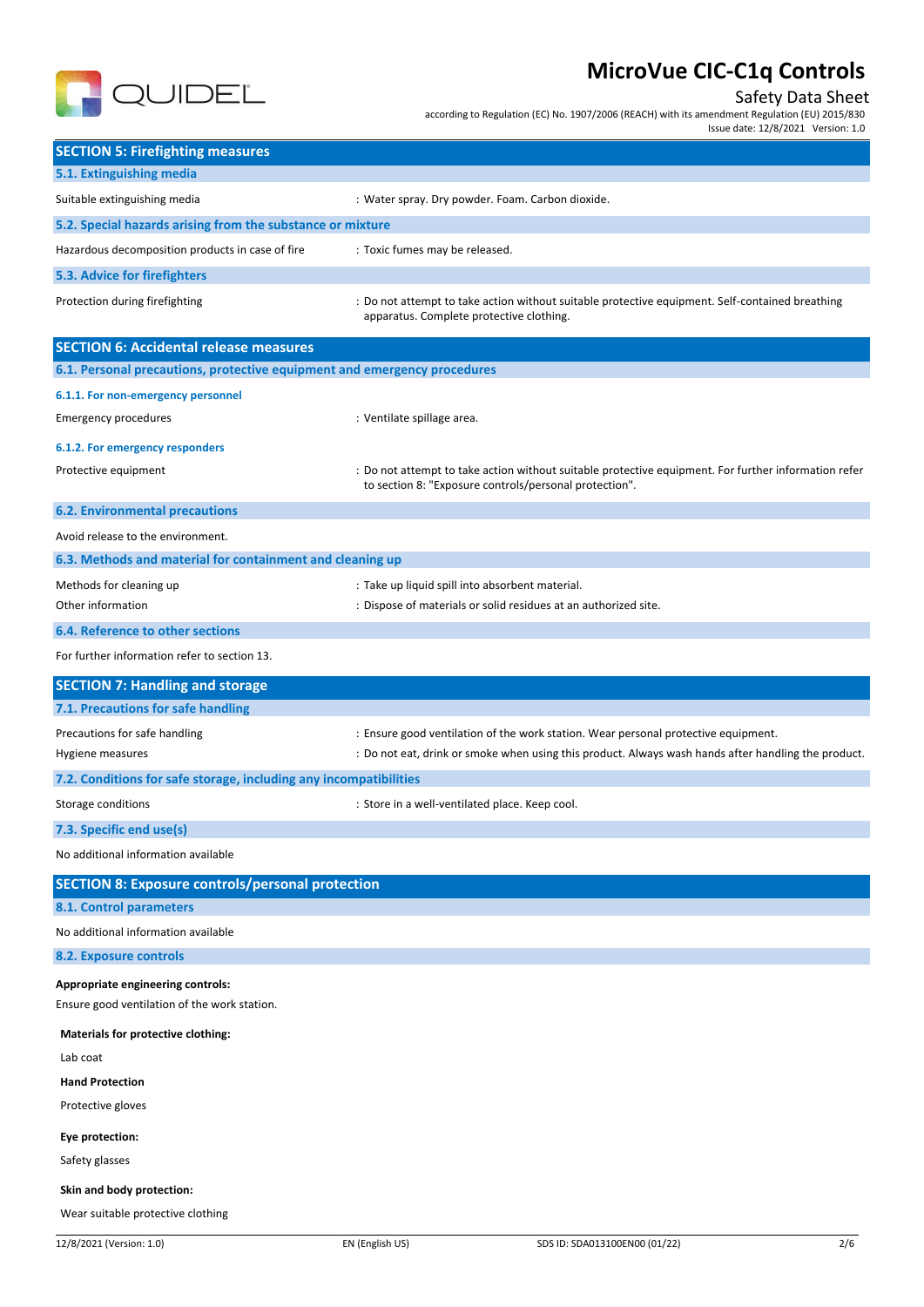

Safety Data Sheet

according to Regulation (EC) No. 1907/2006 (REACH) with its amendment Regulation (EU) 2015/830 Issue date: 12/8/2021 Version: 1.0

#### **Respiratory protection:**

In case of insufficient ventilation, wear suitable respiratory equipment

#### **Personal protective equipment symbol(s):**



#### **Environmental exposure controls:**

Avoid release to the environment.

**Other information:**

Do not eat, drink or smoke when using this product.

### **SECTION 9: Physical and chemical properties**

| 9.1. Information on basic physical and chemical properties |                                                |  |
|------------------------------------------------------------|------------------------------------------------|--|
| Physical state                                             | : Liquid                                       |  |
| Appearance                                                 | : Liquid Controls in plastic or glass bottles. |  |
| Color                                                      | : No data available                            |  |
| Odor                                                       | : No data available                            |  |
| Odor threshold                                             | : No data available                            |  |
| pH                                                         | : Neutral                                      |  |
| Relative evaporation rate (butyl acetate=1)                | : No data available                            |  |
| Melting point                                              | : Not applicable                               |  |
| Freezing point                                             | : No data available                            |  |
| Boiling point                                              | : No data available                            |  |
| Flash point                                                | : No data available                            |  |
| Auto-ignition temperature                                  | : No data available                            |  |
| Decomposition temperature                                  | : No data available                            |  |
| Flammability (solid, gas)                                  | : Not applicable                               |  |
| Vapor pressure                                             | : No data available                            |  |
| Relative vapor density at 20 °C                            | : No data available                            |  |
| Relative density                                           | : No data available                            |  |
| Solubility                                                 | : No data available                            |  |
| Partition coefficient n-octanol/water (Log Pow)            | : No data available                            |  |
| Viscosity, kinematic                                       | : No data available                            |  |
| Viscosity, dynamic                                         | : No data available                            |  |
| <b>Explosive properties</b>                                | : No data available                            |  |
| Oxidizing properties                                       | : No data available                            |  |
| <b>Explosion limits</b>                                    | : No data available                            |  |
|                                                            |                                                |  |

#### **9.2. Other information**

No additional information available

| <b>SECTION 10: Stability and reactivity</b>                                        |  |  |
|------------------------------------------------------------------------------------|--|--|
| 10.1. Reactivity                                                                   |  |  |
| The product is non-reactive under normal conditions of use, storage and transport. |  |  |
| 10.2. Chemical stability                                                           |  |  |
| Stable under normal conditions.                                                    |  |  |
| 10.3. Possibility of hazardous reactions                                           |  |  |
| No dangerous reactions known under normal conditions of use.                       |  |  |
| 10.4. Conditions to avoid                                                          |  |  |
| None under recommended storage and handling conditions (see section 7).            |  |  |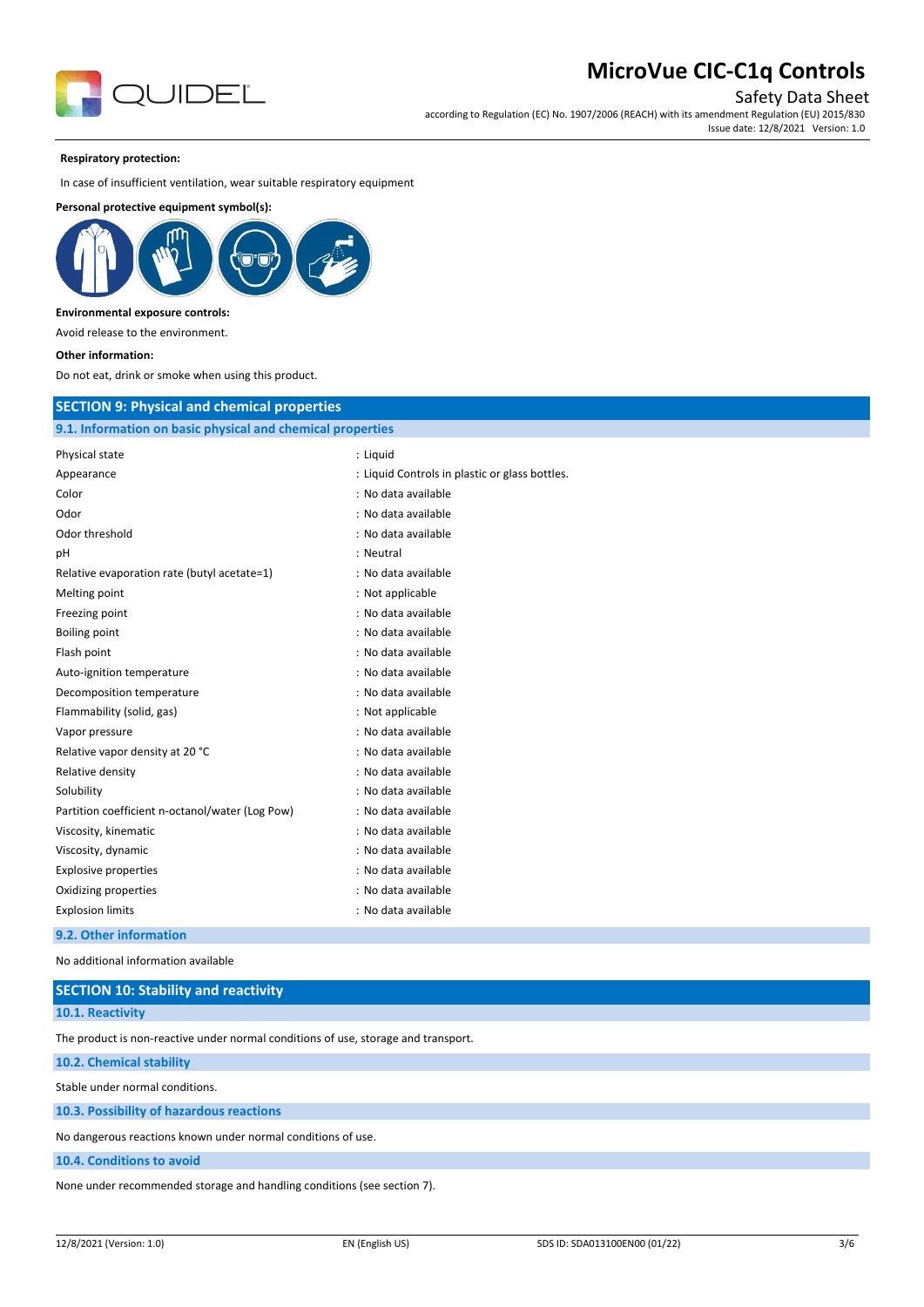

Safety Data Sheet

according to Regulation (EC) No. 1907/2006 (REACH) with its amendment Regulation (EU) 2015/830 Issue date: 12/8/2021 Version: 1.0

### **10.5. Incompatible materials**

No additional information available

### **10.6. Hazardous decomposition products**

Under normal conditions of storage and use, hazardous

| Under normal conditions of storage and use, nazardous decomposition products should not be produced. |                                                                                                    |
|------------------------------------------------------------------------------------------------------|----------------------------------------------------------------------------------------------------|
| <b>SECTION 11: Toxicological information</b>                                                         |                                                                                                    |
| 11.1. Information on toxicological effects                                                           |                                                                                                    |
| Acute toxicity (oral)                                                                                | : Not classified                                                                                   |
| Acute toxicity (dermal)                                                                              | : Not classified                                                                                   |
| Acute toxicity (inhalation)                                                                          | : Not classified                                                                                   |
| Skin corrosion/irritation                                                                            | : Not classified                                                                                   |
| Serious eye damage/irritation                                                                        | : Not classified                                                                                   |
| Respiratory or skin sensitization                                                                    | : Not classified                                                                                   |
| Germ cell mutagenicity                                                                               | : Not classified                                                                                   |
| Carcinogenicity                                                                                      | : Not classified                                                                                   |
| Reproductive toxicity                                                                                | : Not classified                                                                                   |
| STOT-single exposure                                                                                 | : Not classified                                                                                   |
| STOT-repeated exposure                                                                               | : Not classified                                                                                   |
| Aspiration hazard                                                                                    | : Not classified                                                                                   |
| <b>SECTION 12: Ecological information</b>                                                            |                                                                                                    |
| 12.1. Toxicity                                                                                       |                                                                                                    |
| Ecology - general                                                                                    | : The product is not considered harmful to aquatic organisms or to cause long-term adverse effects |
|                                                                                                      | in the environment.                                                                                |
| Hazardous to the aquatic environment, short-term<br>(acute)                                          | : Not classified                                                                                   |
| Hazardous to the aquatic environment, long-term<br>(chronic)                                         | : Not classified                                                                                   |
| 12.2. Persistence and degradability                                                                  |                                                                                                    |
| No additional information available                                                                  |                                                                                                    |
| 12.3. Bioaccumulative potential                                                                      |                                                                                                    |
| No additional information available                                                                  |                                                                                                    |
| 12.4. Mobility in soil                                                                               |                                                                                                    |
| No additional information available                                                                  |                                                                                                    |
| 12.5. Results of PBT and vPvB assessment                                                             |                                                                                                    |
| No additional information available                                                                  |                                                                                                    |
| 12.6. Other adverse effects                                                                          |                                                                                                    |
| No additional information available                                                                  |                                                                                                    |
| <b>SECTION 13: Disposal considerations</b>                                                           |                                                                                                    |
| 13.1. Waste treatment methods                                                                        |                                                                                                    |
| Regional legislation (waste)                                                                         | : Disposal must be done according to official regulations.                                         |
| Waste treatment methods                                                                              | : Dispose of contents/container in accordance with licensed collector's sorting instructions.      |
| Sewage disposal recommendations                                                                      | : Disposal must be done according to official regulations.                                         |
| Ecology - waste materials                                                                            | : Avoid release to the environment.                                                                |
| <b>SECTION 14: Transport information</b>                                                             |                                                                                                    |
| In accordance with ADR / IMDG / IATA / ADN                                                           |                                                                                                    |

# **14.1. UN number**

UN-No. (ADR) : Not regulated UN-No. (IMDG)  $\qquad \qquad$  : Not regulated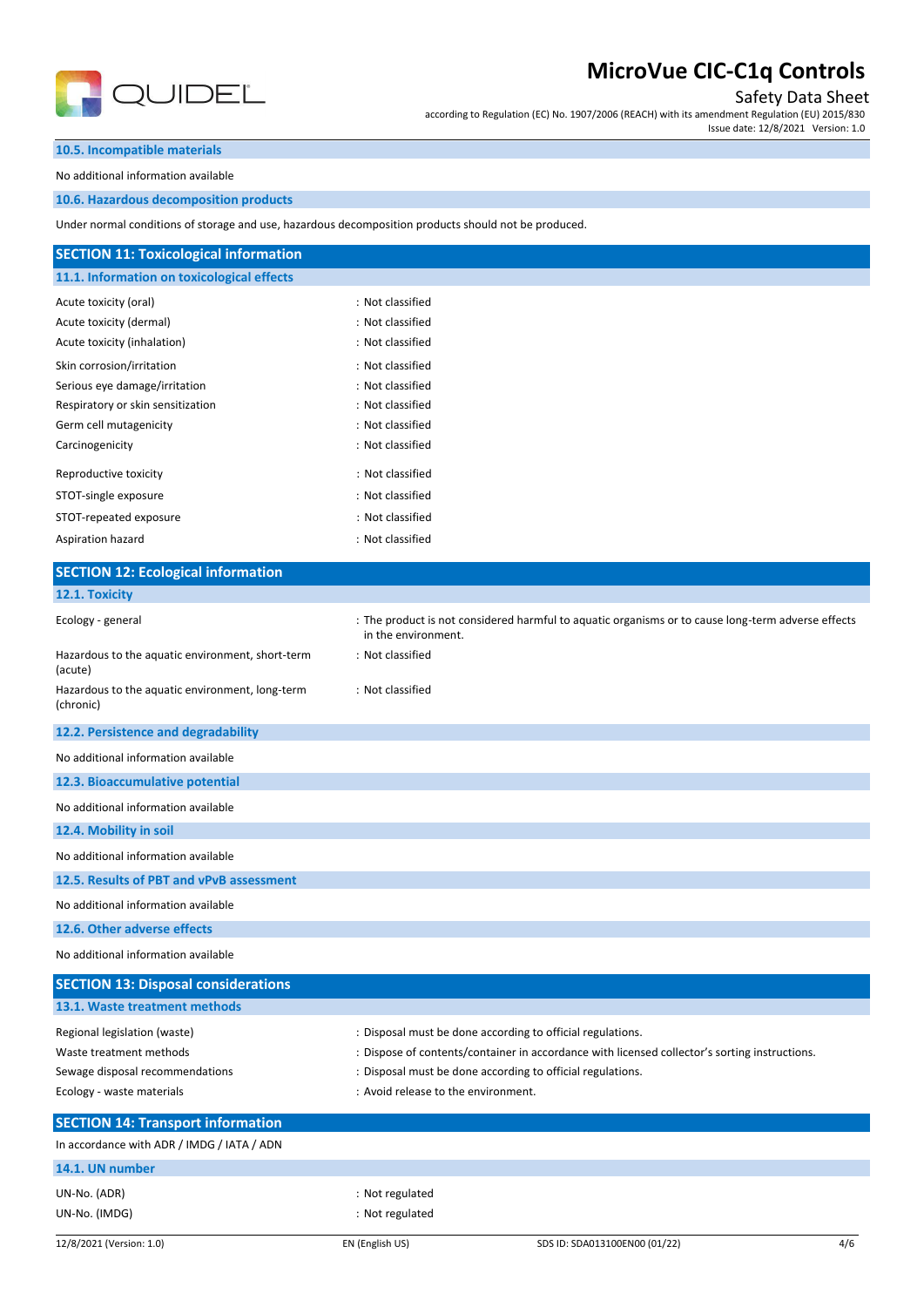

## Safety Data Sheet

according to Regulation (EC) No. 1907/2006 (REACH) with its amendment Regulation (EU) 2015/830 Issue date: 12/8/2021 Version: 1.0

| UN-No. (IATA)                                                                                        | : Not regulated                                                                               |
|------------------------------------------------------------------------------------------------------|-----------------------------------------------------------------------------------------------|
| UN-No. (ADN)                                                                                         | : Not regulated                                                                               |
| 14.2. UN proper shipping name                                                                        |                                                                                               |
| Proper Shipping Name (ADR)                                                                           | : Not regulated                                                                               |
| Proper Shipping Name (IMDG)                                                                          | : Not regulated                                                                               |
| Proper Shipping Name (IATA)                                                                          | : Not regulated                                                                               |
| Proper Shipping Name (ADN)                                                                           | : Not regulated                                                                               |
| 14.3. Transport hazard class(es)                                                                     |                                                                                               |
| <b>ADR</b>                                                                                           |                                                                                               |
| Transport hazard class(es) (ADR)                                                                     | : Not regulated                                                                               |
| <b>IMDG</b>                                                                                          |                                                                                               |
| Transport hazard class(es) (IMDG)                                                                    | : Not regulated                                                                               |
|                                                                                                      |                                                                                               |
| <b>IATA</b>                                                                                          |                                                                                               |
| Transport hazard class(es) (IATA)                                                                    | : Not regulated                                                                               |
| <b>ADN</b>                                                                                           |                                                                                               |
| Transport hazard class(es) (ADN)                                                                     | : Not regulated                                                                               |
| 14.4. Packing group                                                                                  |                                                                                               |
| Packing group (ADR)                                                                                  | : Not regulated                                                                               |
| Packing group (IMDG)                                                                                 | : Not regulated                                                                               |
| Packing group (IATA)                                                                                 | : Not regulated                                                                               |
| Packing group (ADN)                                                                                  | : Not regulated                                                                               |
| <b>14.5. Environmental hazards</b>                                                                   |                                                                                               |
| Dangerous for the environment                                                                        | : No                                                                                          |
| Marine pollutant                                                                                     | : No                                                                                          |
| Other information                                                                                    | : No supplementary information available                                                      |
| 14.6. Special precautions for user                                                                   |                                                                                               |
| <b>Overland transport</b>                                                                            | : Not regulated                                                                               |
| <b>Transport by sea</b>                                                                              | : Not regulated                                                                               |
| Air transport                                                                                        | : Not regulated                                                                               |
| Inland waterway transport                                                                            | : Not regulated                                                                               |
| 14.7. Transport in bulk according to Annex II of Marpol and the IBC Code                             |                                                                                               |
| Not applicable                                                                                       |                                                                                               |
| <b>SECTION 15: Regulatory information</b>                                                            |                                                                                               |
| 15.1. Safety, health and environmental regulations/legislation specific for the substance or mixture |                                                                                               |
| 15.1.1. EU-Regulations                                                                               |                                                                                               |
| Contains no REACH substances with Annex XVII restrictions                                            |                                                                                               |
| Contains no REACH candidate substance                                                                |                                                                                               |
| Contains no REACH Annex XIV substances.                                                              |                                                                                               |
| 15.1.2. National regulations                                                                         |                                                                                               |
| Germany                                                                                              |                                                                                               |
| Regulatory reference                                                                                 | : WGK 3, Highly hazardous to water (Classification according to AwSV, Annex 1)                |
| <b>Employment restrictions</b>                                                                       | : Observe restrictions according Act on the Protection of Working Mothers (MuSchG)            |
|                                                                                                      | Observe restrictions according Act on the Protection of Young People in Employment (JArbSchG) |
| Hazardous Incident Ordinance (12. BImSchV)                                                           | : Is not subject of the 12. BlmSchV (Hazardous Incident Ordinance)                            |
| <b>Netherlands</b>                                                                                   |                                                                                               |
| SZW-lijst van kankerverwekkende stoffen                                                              | : None of the components are listed                                                           |
| SZW-lijst van mutagene stoffen                                                                       | : None of the components are listed                                                           |
| SZW-lijst van reprotoxische stoffen - Borstvoeding                                                   | : None of the components are listed                                                           |